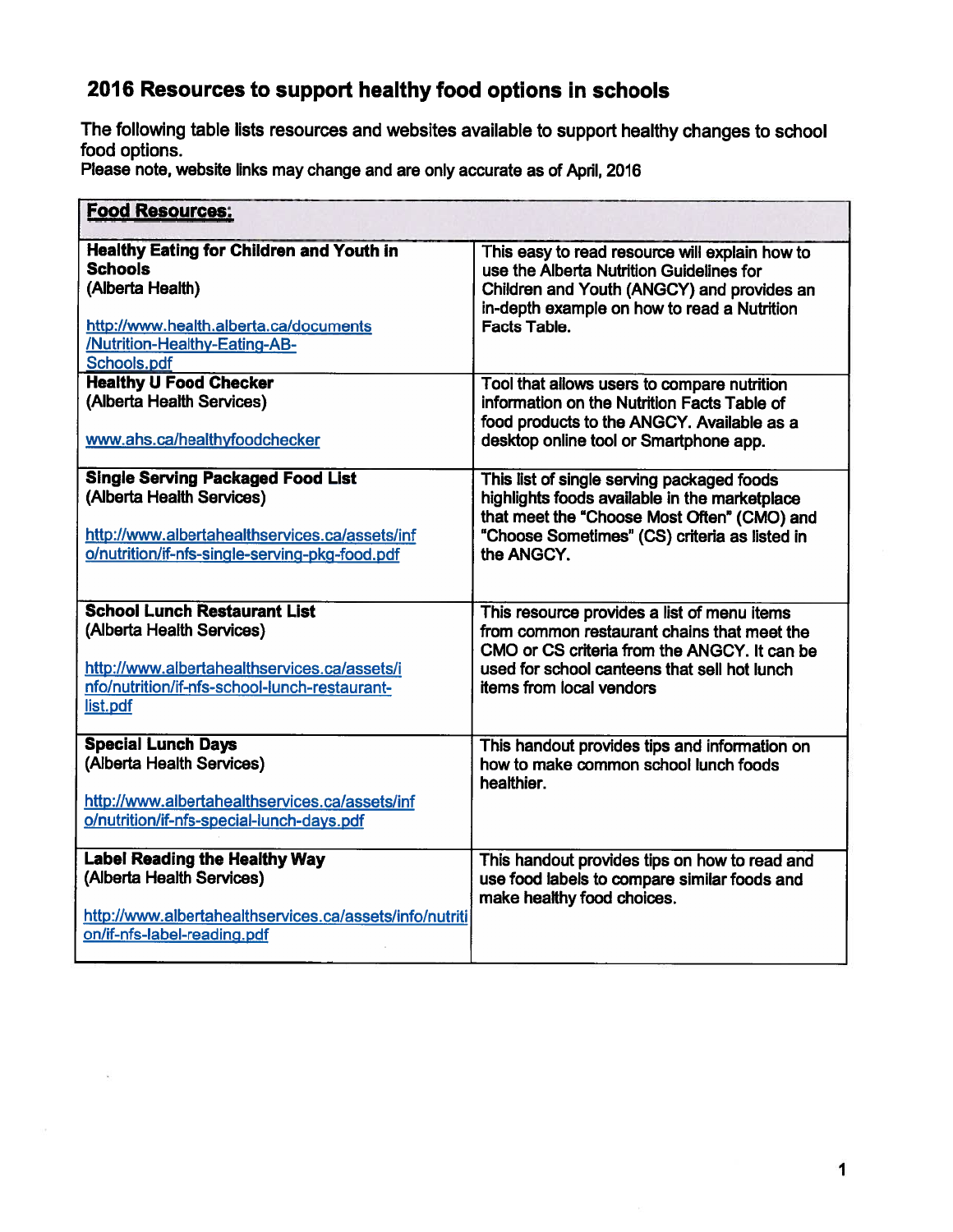| <b>Food Providers:</b>                                                                                                                                                                                                   |                                                                                                                                                                                                                                                                        |  |
|--------------------------------------------------------------------------------------------------------------------------------------------------------------------------------------------------------------------------|------------------------------------------------------------------------------------------------------------------------------------------------------------------------------------------------------------------------------------------------------------------------|--|
| <b>Costco School Product List</b><br>(available through ECSD)                                                                                                                                                            | This list can be used as either an order form or<br>a guideline to shopping for healthy foods. All<br>foods on this list are either CMO or CS.                                                                                                                         |  |
| <b>M &amp; M Meat Shop Product List</b><br>(available through ECSD)                                                                                                                                                      | This list shows a variety of frozen individual<br>servings that are CS according to ANGCY                                                                                                                                                                              |  |
| <b>Recipe Resources:</b>                                                                                                                                                                                                 |                                                                                                                                                                                                                                                                        |  |
| <b>Tips &amp; Recipes for Quantity</b><br><b>Cooking: Nourishing Minds &amp;</b><br>Bodies.<br>http://www.healthyschoolsbc.ca/<br>program/392/tips-and-recipes-for-<br>guantity-cooking-nourishing- minds-<br>and-bodies | Resource to assist people who prepare food<br>for sale to students - such as food services<br>staff, chef instructors, caterers, school teams,<br>students. It includes tips on how to choose<br>healthy recipes, substitutions to make<br>favourite recipes healthier |  |
| <b>Strive For Five in School!</b><br>http://novascotia.ca/dhw/he<br><b>Large Quantity</b><br>althy-communities/healthy-<br><b>Recipes</b><br>eating-strive-for-five.asp<br><b>The Company of Servers</b>                 | Includes a month-by-month promotional<br>calendar, recipes, information and tips for<br>promoting fruits and vegetables in school.<br>Includes large quantity recipes and fun facts<br>about vegetables and fruits.                                                    |  |
| <b>Bake Better Bites: Recipes</b><br>and Tips for Healthier<br><b>Baked Goods</b><br>http://healthyschoolsbc.ca/<br>program/404/bake-better-<br>bites-recipes-and-tips-for-<br>healthier-baked-goods                     | This resource includes recipes and tips for<br>healthier baked goods.                                                                                                                                                                                                  |  |
| <b>Bake It Upi</b><br><b>Bake It Up!</b><br>http://www.eatrightontario.<br>ca/en/Articles/School-<br><b>Health/Ontario-s-School-</b><br>Food-and-Beverage-<br>Policy/Bake-It-<br>Up!#.UxiiVz9dWzk                        | Includes over 20 recipes for healthier baked<br>goods.<br>Bake It Up! can also be promoted to staff,<br>students and parents who wish to make healthier<br>baked goods for school events or classroom<br>celebrations, or to enjoy at home.                            |  |

I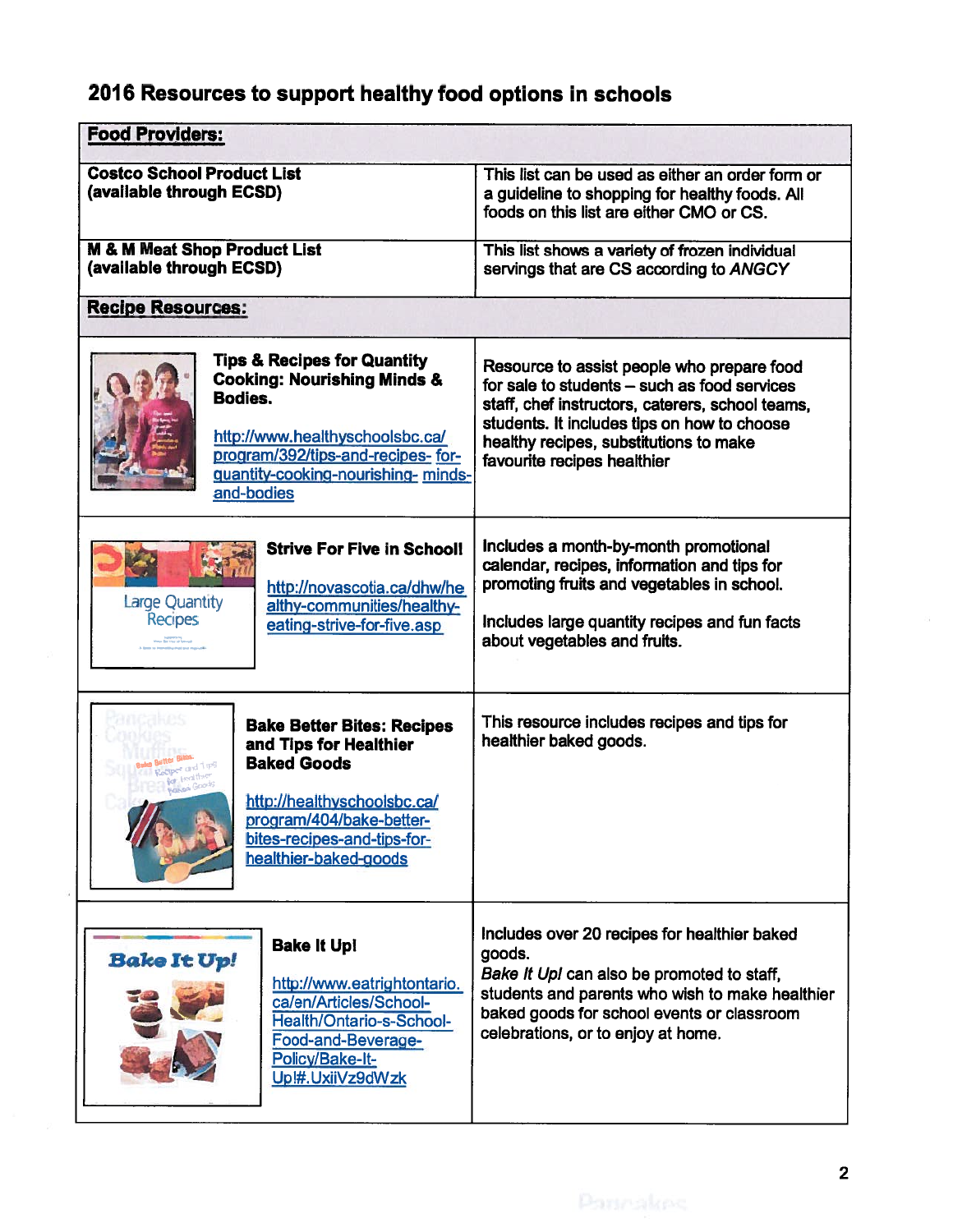| 2016 Resources to support healthy food options in schools                                                                                                                                                                                                                                                                                                                                                                                                                                                                                                                                                                                                            |                                                                                                                                                                                                                                                                                                                                         |  |
|----------------------------------------------------------------------------------------------------------------------------------------------------------------------------------------------------------------------------------------------------------------------------------------------------------------------------------------------------------------------------------------------------------------------------------------------------------------------------------------------------------------------------------------------------------------------------------------------------------------------------------------------------------------------|-----------------------------------------------------------------------------------------------------------------------------------------------------------------------------------------------------------------------------------------------------------------------------------------------------------------------------------------|--|
| <b>My Menu Planner</b><br><b>SEAMBRO AVENUE</b><br>My Menu Planner<br>vy weliczej jast got dowór<br>moved at you have a morning the scopes<br>point for you moule only loss tone streeting<br>stropping and cooking We'll stirre join beer<br>http://www.eatrightonta<br><b>Mald Route Lan.La</b><br>rio.ca/en/menuplanner.<br>Got a portugalized sports plansingly aca not<br>note your pool<br>aspx<br>A weekly meas plan to past an year for<br>men sou pler te sur courtaines.<br>Pleasily exists from trained to stour used<br>Mit heimt aufstlien ziest von deligt<br><b>Received reduces and alwaysing last</b><br>help are office some of the first series t | Resource full of great recipe ideas, menu<br>planning tips and shopping lists.                                                                                                                                                                                                                                                          |  |
| <b>Alberta Pulse Growers</b><br>http://www.pulse.ab.ca<br><b>Pulse Canada</b><br>http://www.pulsecanada.com/food-health/recipes                                                                                                                                                                                                                                                                                                                                                                                                                                                                                                                                      | Websites include recipes and tips for including<br>pulses in a healthy diet.                                                                                                                                                                                                                                                            |  |
| <b>AHS-Recipes</b><br>http://www.albertahealthservices.ca/nutrition/Page<br>10996.aspx                                                                                                                                                                                                                                                                                                                                                                                                                                                                                                                                                                               | Recipes are organized by types and main meals<br>and they provide a Nutrition Facts table that lets<br>you know what nutrients are in a single serving of<br>the recipe. Please note that healthy modifications<br>have been made to the recipes for this website                                                                       |  |
| <b>Dietitians of Canada Recipe Analyzer</b><br>O<br>http://www.eatracker.ca/recipe analyzer<br>.aspx                                                                                                                                                                                                                                                                                                                                                                                                                                                                                                                                                                 | Use this tool to analyze a recipe and get a quick<br>nutrient analysis                                                                                                                                                                                                                                                                  |  |
| <b>Marketing Resources:</b>                                                                                                                                                                                                                                                                                                                                                                                                                                                                                                                                                                                                                                          |                                                                                                                                                                                                                                                                                                                                         |  |
| <b>Steps to a Healthy School Environment: School</b><br><b>Nutrition Handbook</b><br>(Alberta Health Services)<br>http://www.albertahealthservices.ca/assets/info/nutriti<br>on/if-nfs-school-nutrition-handbook.pdf                                                                                                                                                                                                                                                                                                                                                                                                                                                 | This handbook provides information to assist<br>schools in ensuring students have easy access<br>to healthy foods and beverages. It is a user-<br>friendly resource for school administrators,<br>teachers, parents and health professionals and<br>includes a section on "Healthy Choices for<br><b>Cafeterias and School Stores".</b> |  |
| <b>Snack Shack Manual</b><br>(Alberta Health Services)<br>http://www.albertahealthservices.ca/assets/info/nutriti<br>on/if-nfs-snack-shack-manual.pdf                                                                                                                                                                                                                                                                                                                                                                                                                                                                                                                | This manual provides information for schools to<br>create a healthy snack canteen/store that meets<br>the Alberta Nutrition Guidelines for Children and<br>Youth. It includes recipes and information on<br>marketing, promotions, and costing.                                                                                         |  |
| <b>Marketing Healthy Choices</b><br>(Alberta Health Services)<br>http://www.albertahealthservices.ca/assets/info/nutriti<br>on/if-nfs-marketing-healthy-choices.pdf                                                                                                                                                                                                                                                                                                                                                                                                                                                                                                  | This handout provides information to assist<br>schools with marketing healthy food choices by<br>explaining product availability, promotion, pricing<br>and placement.                                                                                                                                                                  |  |